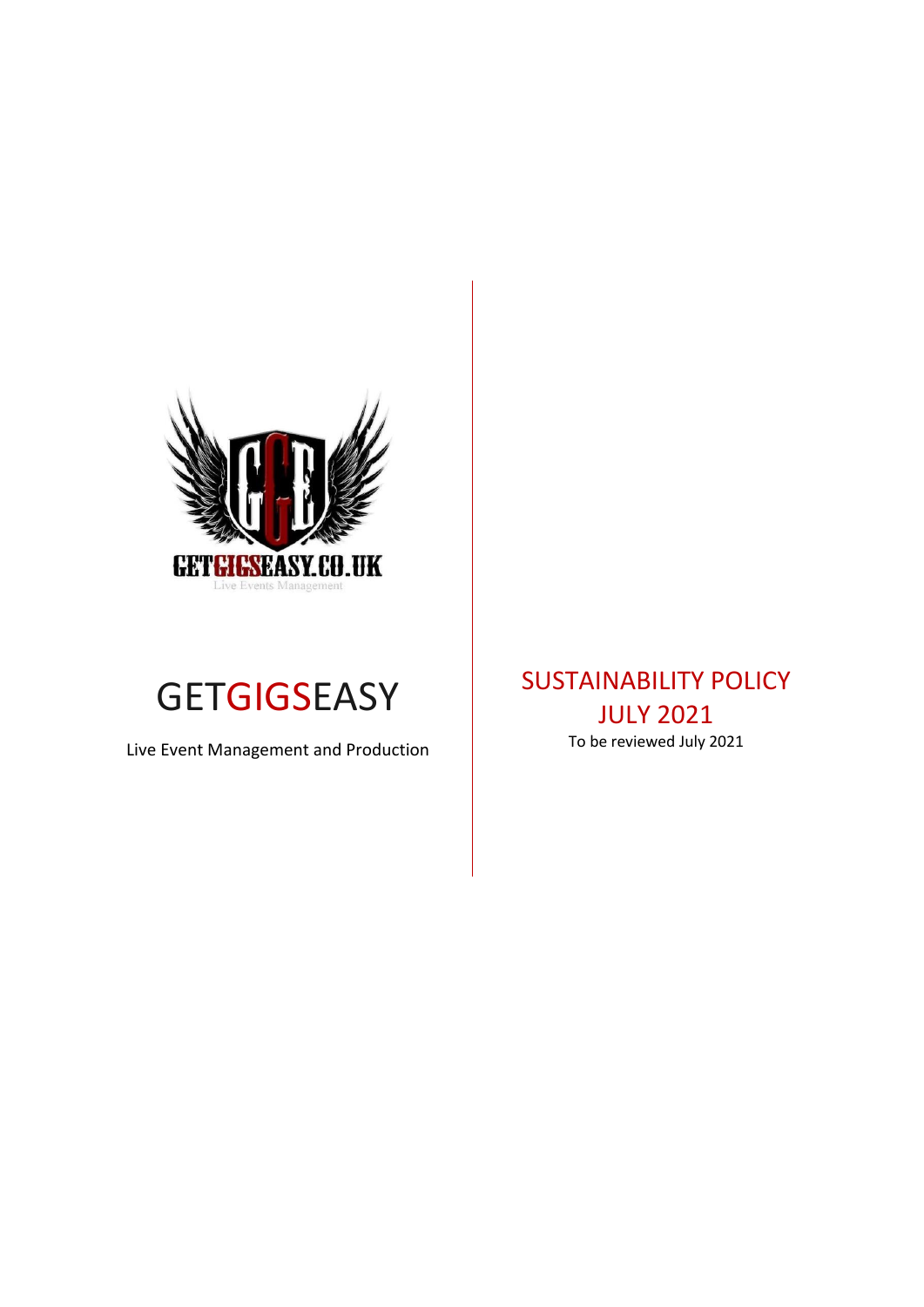# GetGigsEasy Sustainability Policy

## *Mission statement*

Our mission is to deliver unique events which combine style, substance and sustainability.

We aim to provide events in the present that are sustainable in the future, using our experience from the past.

We aim to reduce the negative social, economic and environmental impact of our events in both the local and wider area, but more than that we seek to find ways in which to make a positive difference through our own actions and through seeking to influence the actions of others.

This policy explains our approach to sustainability, showing how we live our values. It provides a reminder and guidance to events staff in work, and clearly communicates our approach to sustainability to the clients, venues and suppliers we work with.

### *Scope*

This policy covers:

- GetGigsEasy's values
- Our commitment to reducing our negative impact on the social, economic and environmental landscape
- Our expansion and growth plans
- Our expectations of clients

As a company, we want to embody our values and ensure that our own practice as a company supports our aims. This means looking at every event as an opportunity to improve, whether it's using public transport to get staff to a venue or replacing PA specs every action plays a part in reducing the negative impact.

Every event we work on holds the potential to be different, with different clients, priorities, locations and suppliers. Our sustainable approach is tailored to each specific situation. For this reason, we do not set out here a rigid set of requirements as a one size fits all approach to such diverse events would be too vague to be practical. Instead we provide clear guiding principles that aid our planning and decisions.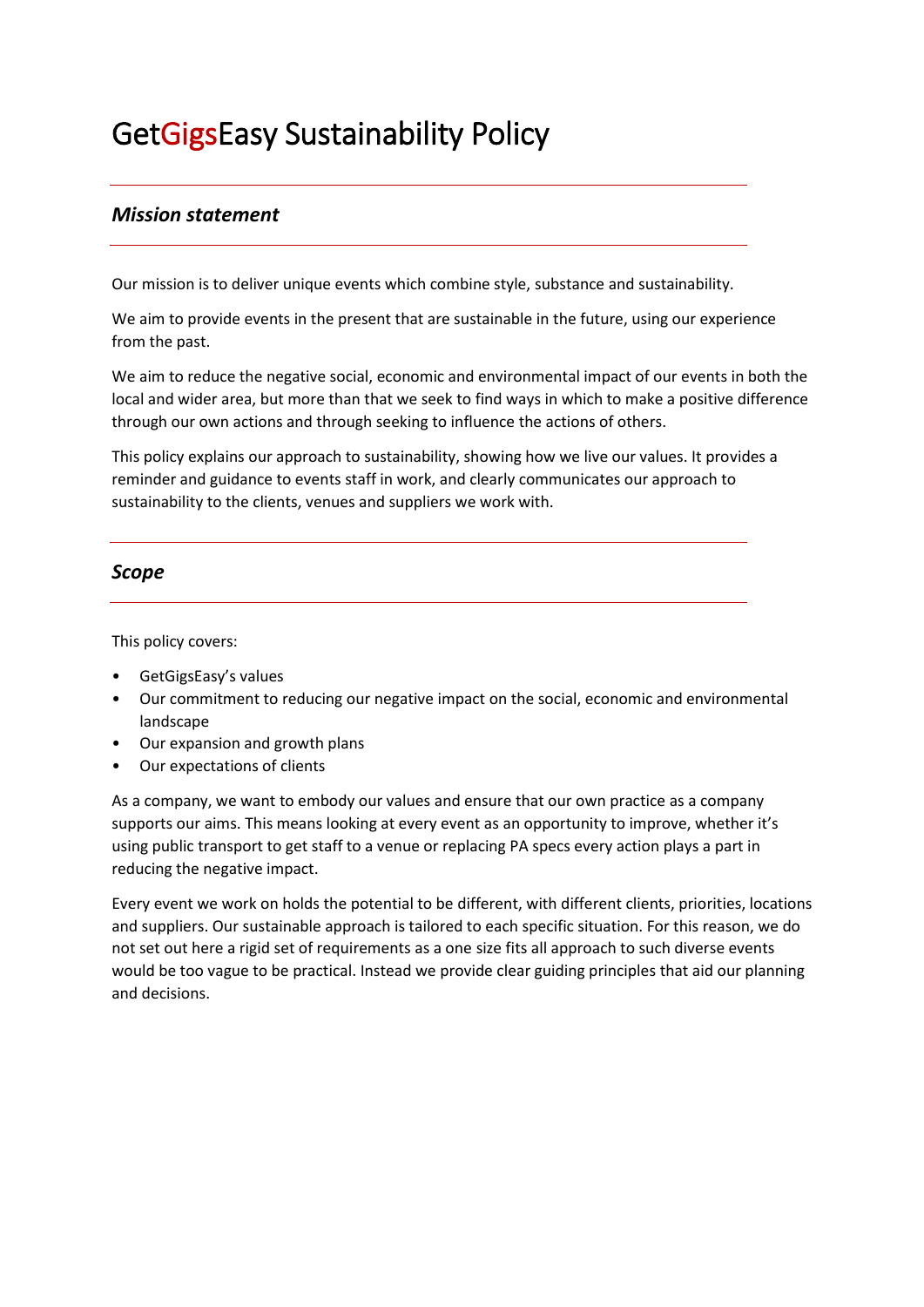# *The GetGigsEasy Guiding Principles*

#### **Energy used in the Office**

- By using a virtual office GetGigsEasy is able to reduce its need for a physical office space that would need lighting, heating and other amenities.
- Our computers, are laptops running on battery power and use smart chargers that shut off when the battery is at capacity
- Energy efficiency is a key consideration when acquiring new equipment.

#### **Energy used at Events**

- Where additional energy is required, such as for outdoor events, we strongly recommend the use of solar panels or biodiesel generators.
- We specify the use of the most energy efficient options for AV requirements, including specifying LED lighting wherever suitable.
- On site at the event, our staff are diligent in checking that lighting and equipment are turned off when not required and we ask our suppliers to do the same.

#### **Our Transport**

- Our office location is wherever it is! Using our virtual office we have negated the need for clients to travel to us, but for face to face meetings we encourage the use of public transport, cycling or walking wherever possible.
- Staff will car share rather than driving separately wherever possible and when other forms of transport are not practical.
- We encourage telephone or virtual meetings where possible.

#### **For those Travelling to Events**

- We favour venues and locations that are local to the audience, accessible via public transport, and welcoming to guests arriving by bicycle or on foot.
- We favour venues with suitable in house AV supplies where possible, to reduce the need for shipping these in.
- We aim to provide guests and suppliers with information and encouragement to enable them to travel in a sustainable manner to our events, including public transport and walking directions.
- Proximity to the event is a key factor in influencing our choice of suppliers. We remember to check the location of the warehouse or delivery centre rather than just the head office.

#### **Air & Emissions**

• The transport policies outlined above are also important in minimising damaging air emissions.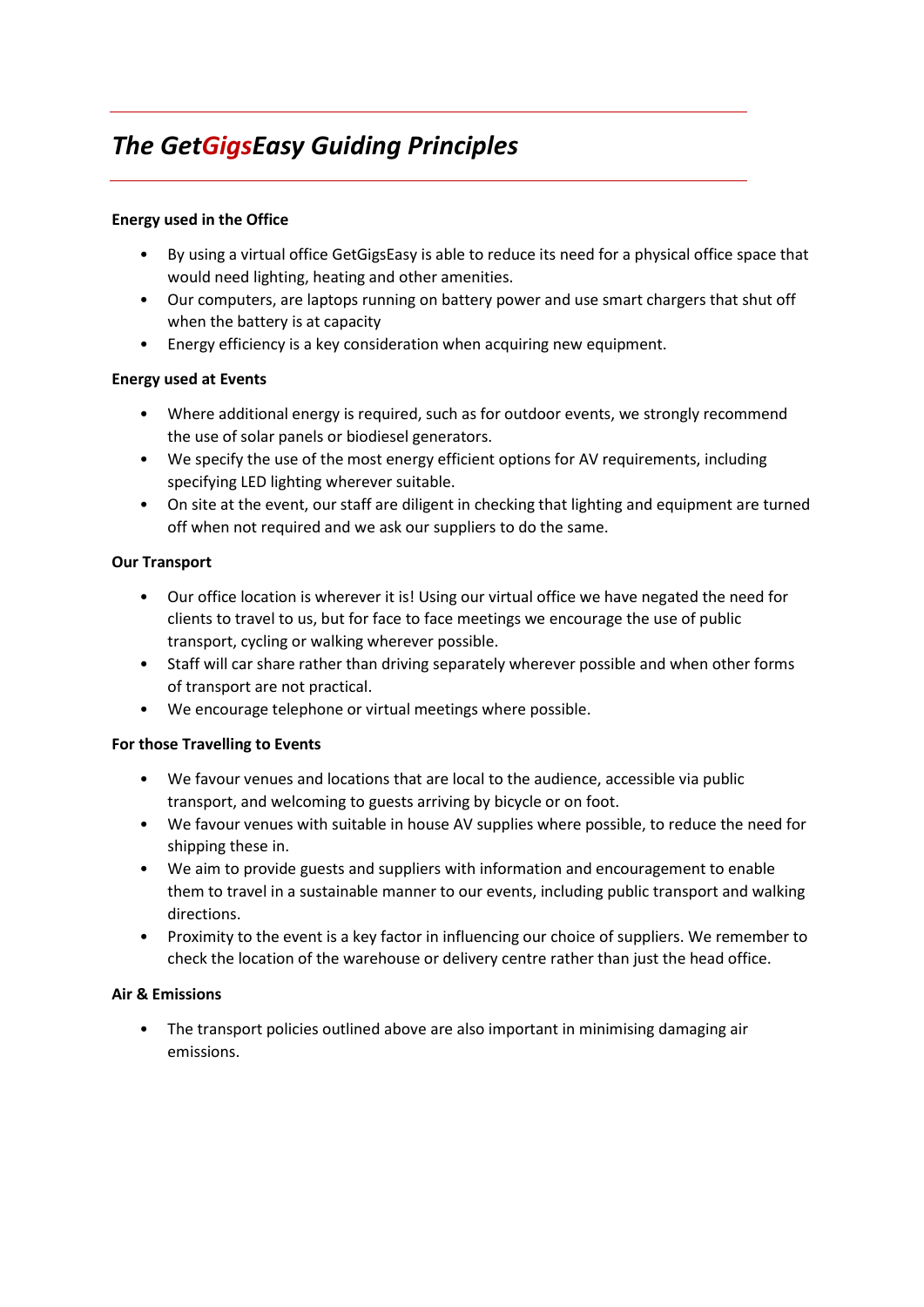#### **Water use**

- We favour venues, caterers and suppliers with good policies on water use and look for evidence of water saving measures in place.
- We try to always supply tap water or filtered tap water to guests at events. Failing this, we ask for an ethical brand of bottled water.

#### **Land use**

- Our equipment is stored at various locations which are chosen based on their proximity to recurring events that require it.
- When organising outdoor events, we aim to uphold the highest standards of land use, carefully assessing and minimising risks of contamination and ensuring a good standard of clean up after the event.

#### **Cultural impact**

- GetGigsEasy embraces all cultures and provides equal opportunities for staff, clients and event guests.
- Our work for charities and public sector organisations has given us the opportunity to provide events specifically for the local community and take account of all cultures.
- Wherever possible we provide opportunities for guests at our events to learn more about the cultures who reside in the community, such as through our choice of activities, entertainment or food.

#### **Waste and recycling**

- We operate a closed loop recycling system, looking for recycled options in our procurement, and recycling as much as we can.
- We do not use paper if at all possible and opt instead for emails and social media or other online solutions.
- We monitor and record the amount of waste produced by our events, and the proportion that is recyclable. We use this as benchmarking information, and work to reduce the amount for future similar events.
- We ensure that as far as possible, all recyclable waste from events is recycled, either by the venue or where necessary, by bringing in external waste companies.
- We aim to communicate with event guests and suppliers to encourage them to think about their waste.
- We recommend the use of electronic communication methods as much as possible, such as for invitations and bookings.
- Waste is a key consideration in our procurement policies for events, looking at the necessity, format, life span and packaging of all event materials.
- We seek to reuse event materials as much as possible, either through their design (i.e. not including the event date on banners) or through using recycled or reusable materials such as blackboard signs.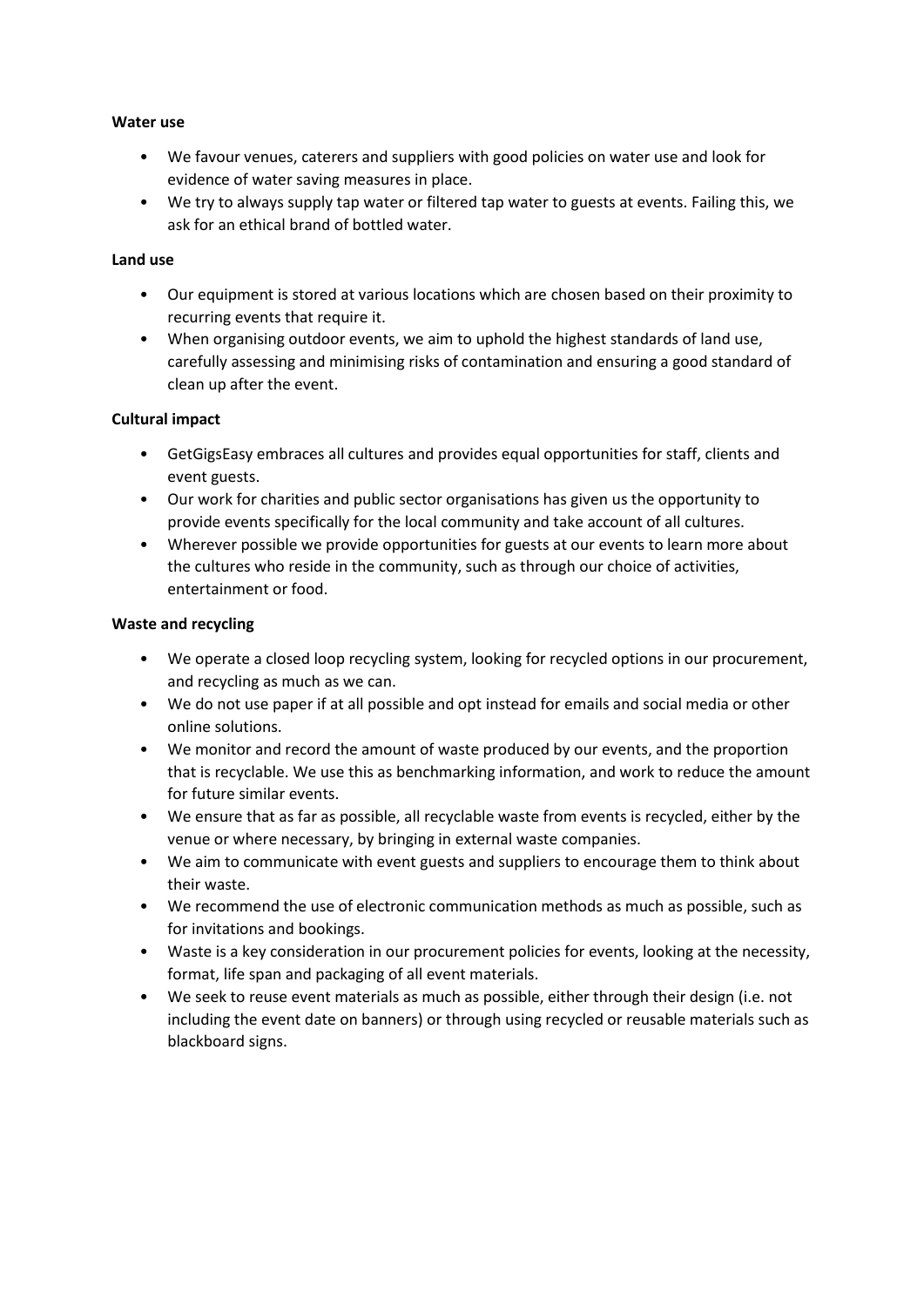#### **Ethical supply chain**

- We only purchase tea and coffee that carries the Fairtrade mark.
- We use eco-friendly cleaning products when cleaning down equipment after events.
- We apply a sustainable approach to all our procurement, asking:
	- Do we actually need it?
	- What is it made of, who made it, where was it transported from and how is it packaged?
	- $\blacksquare$  How long will it last?
	- Can it be reused or recycled at the end of its life?
	- Have we investigated and evaluated possible alternatives and sought the most sustainable and ethical option?
	- Is it good value?
- We apply the same sustainable procurement approach detailed above to materials and supplies for all our events.

#### **Transparent relationships**

- We do not mark-up supplier's costs and we show clients exactly where their money is being spent by sending accurate and clear budgets where are fees are marked separately.
- We operate a "no hidden commission" policy.
- We are open and fair in the contracts and terms we issue to clients and suppliers.

#### **Local sourcing**

- When specifying and booking equipment we prioritise the use of local suppliers.
- Where possible we try and source suppliers close to the event venue, taking account of where staff will be travelling from to work at the event and where equipment is located.
- When ordering merchandise and/or event materials we will look at where the item is produced, where it is printed (if applicable) and how it is transported at each stage.
- When ordering catering we will endeavour to make sure that all produce is sourced from the UK and if we are using fish it is from sustainable sources.

#### **Security and safety**

- We provide a safe and secure working environment for our staff.
- We assess our events for potential risks to safety and security, and instigate the necessary measures to minimise these.

#### **Equality and diversity**

- We have a positive culture that recognises the contributions made by all staff.
- We ask guests in advance of the event if they require special access or have dietary requirements and ensure these are accommodated.
- We assess the venues we use to check that they are comfortable, welcoming and accessible for all guests. In this we check for wheelchair access but also consider access for partially sighted and hard of hearing people, and look for rest areas.
- We recommend that where appropriate, a prayer room is provided.
- We recommend that where appropriate, crèche facilities are provided.
- Where appropriate, we monitor the ethnic, age and gender mix of our guests, and suggest ways to improve diversity.